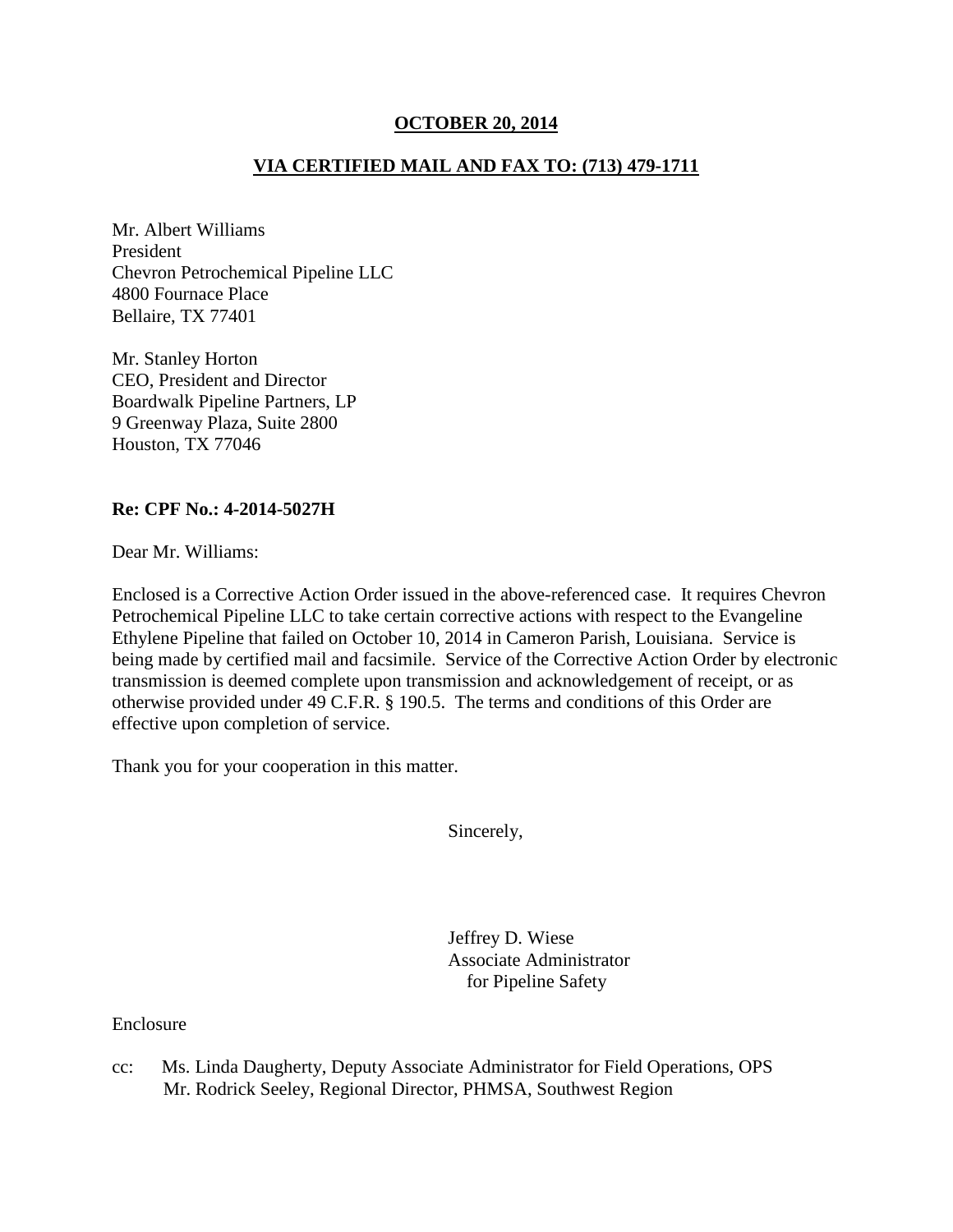## **U.S. DEPARTMENT OF TRANSPORTATION PIPELINE AND HAZARDOUS MATERIALS SAFETY ADMINISTRATION OFFICE OF PIPELINE SAFETY WASHINGTON, D.C. 20590**

**) In the Matter of ) ) Chevron Petrochemical Pipeline LLC, ) CPF No.: 4-2014-5027H ) Respondent. ) \_\_\_\_\_\_\_\_\_\_\_\_\_\_\_\_\_\_\_\_\_\_\_\_\_\_\_\_\_\_\_\_\_\_\_\_)** 

**\_\_\_\_\_\_\_\_\_\_\_\_\_\_\_\_\_\_\_\_\_\_\_\_\_\_\_\_\_\_\_\_\_\_\_\_** 

#### **CORRECTIVE ACTION ORDER**

#### **Purpose and Background:**

 $\overline{a}$ 

This Corrective Action Order (Order) is being issued, under the authority of 49 U.S.C. § 60112, to require Chevron Petrochemical Pipeline LLC (Chevron or Respondent), to take the necessary corrective action to protect the public, property, and the environment from potential hazards associated with the recent failure on Chevron's Evangeline Ethylene Pipeline (Evangeline Pipeline)<sup>1</sup> near Cameron, Louisiana.

On October 10, 2014, an accident occurred on the Evangeline Pipeline, resulting in a minor release of Ethylene (the Failure). The Evangeline Pipeline is a 16-inch diameter pipeline approximately 176 miles in length that transports ethylene from the Port Neches meter station in Jefferson County, TX, to the Exxon Mobile Anchorage Tank Farm in West Baton Rouge Parish, LA. The cause of the Failure is unknown but an investigation is ongoing. Pursuant to 49 U.S.C. § 60117, the Pipeline and Hazardous Materials Safety Administration (PHMSA), Office of Pipeline Safety (OPS), initiated an investigation of the accident. The preliminary findings of the ongoing investigation are as follows.

<sup>&</sup>lt;sup>1</sup> The Evangeline System was purchased by Boardwalk Pipeline Partners, LP (Boardwalk) on October 8, 2014, but by prior agreement Chevron remains the operator of record until November 1, 2014. Boardwalk is a midstream master limited partnership that provides transportation, storage, gathering and processing of natural gas and liquids. Through subsidiaries, Boardwalk owns and operate approximately 14,195 miles of interconnected natural gas pipelines, with customers in thirteen states.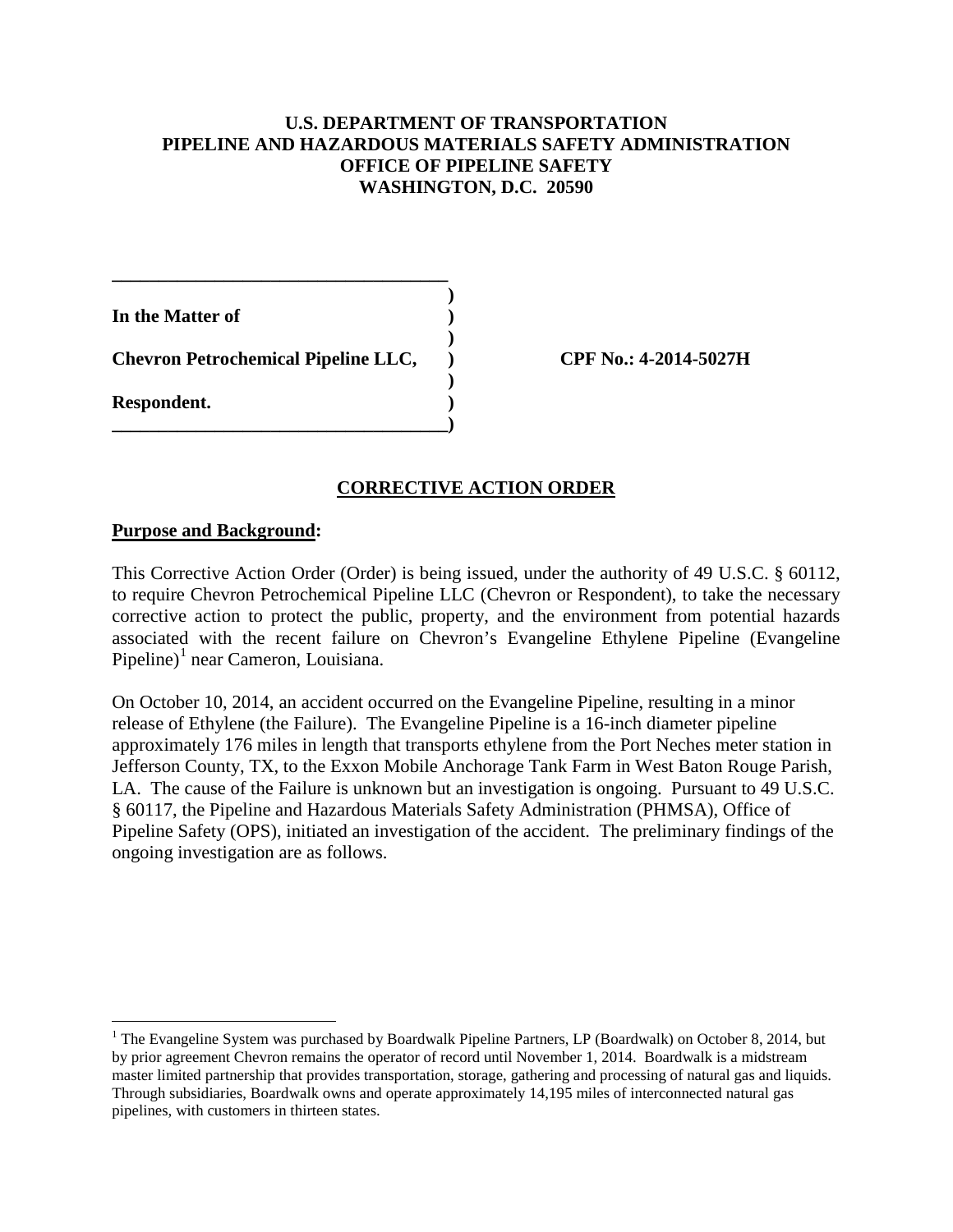## **Preliminary Findings:**

- Chevron, an indirect wholly-owned subsidiary of Chevron Corporation, operates approximately 10,000 miles of pipeline transporting crude oil, refined petroleum products, liquefied petroleum gas, natural gas and chemicals within the United States. $2^2$
- The failed pipeline is a 16-inch diameter line that transports ethylene from the Port Neches meter station in Jefferson County, TX, to the Exxon Mobile Anchorage Tank Farm in West Baton Rouge Parish, LA, a distance of approximately 176 miles. The Failure occurred near milepost identifier MP 16.65 near Cameron, Louisiana (Failure Site).
- The pipe was manufactured in 1953. The Evangeline Pipeline was constructed in 1954 as a crude products line, and converted to natural gas service in 1966. The pipeline was then converted back to a liquids line in 2001. The Failure site consists of 16-inch diameter, 0.312/0.314 wall thickness, Grade X 52 LF-ERW seam pipe.
- The maximum operating pressure (MOP) of the pipeline is 1336 psig, as established by hydrostatic test in 2001. At the time of the Failure, the actual operating pressure of the pipeline was 1191 psig.
- At approximately 12:30 pm CST on October 10, 2014 Chevron experienced a minor leak on their Evangeline Pipeline system located in Cameron Parish, Louisiana. The leak on the ethylene line is the most recent pinhole leak identified on the system in the last 4 years. The release occurred adjacent to an intra-coastal waterway, in a marshy area. The release was identified when bubbles were observed in the marsh. There were no reported injuries, fatalities, or evacuations and there was no ignition.
- There were no reported road closures. The line crosses major waterways including the Calcasieu River. The 29 mile section of line has to be flared to remove the product.
- As a result of the leak, Chevron took action to shut the Evangeline Pipeline in and began evacuating the line to identify the leak site. It is anticipated the line will be isolated and repairs initiated by Monday October 20, 2014.
- The probable cause of the failure is unknown but the investigation is ongoing. However, there is pertinent history:
	- o LF-ERW pipe manufactured prior to 1962 was made by direct current (d.c) or low frequency alternating current (a.c) using low carbon steels. The inclusion of dirt, grease, scale, or other oxide films during the welding of the "skelp" (steel plates used to form the pipe) often prevented adequate heating at the bonding interfaces. These areas of non-bonding are called "cold welds". "A significant number of cold welds in close proximity could reduce the strength of the bondline, and a rupture would occur when the pipe is subjected to pressurization".

 $\overline{a}$ <sup>2</sup> *See* http://chevronpipeline.com/about/ (last accessed on October 16, 2014).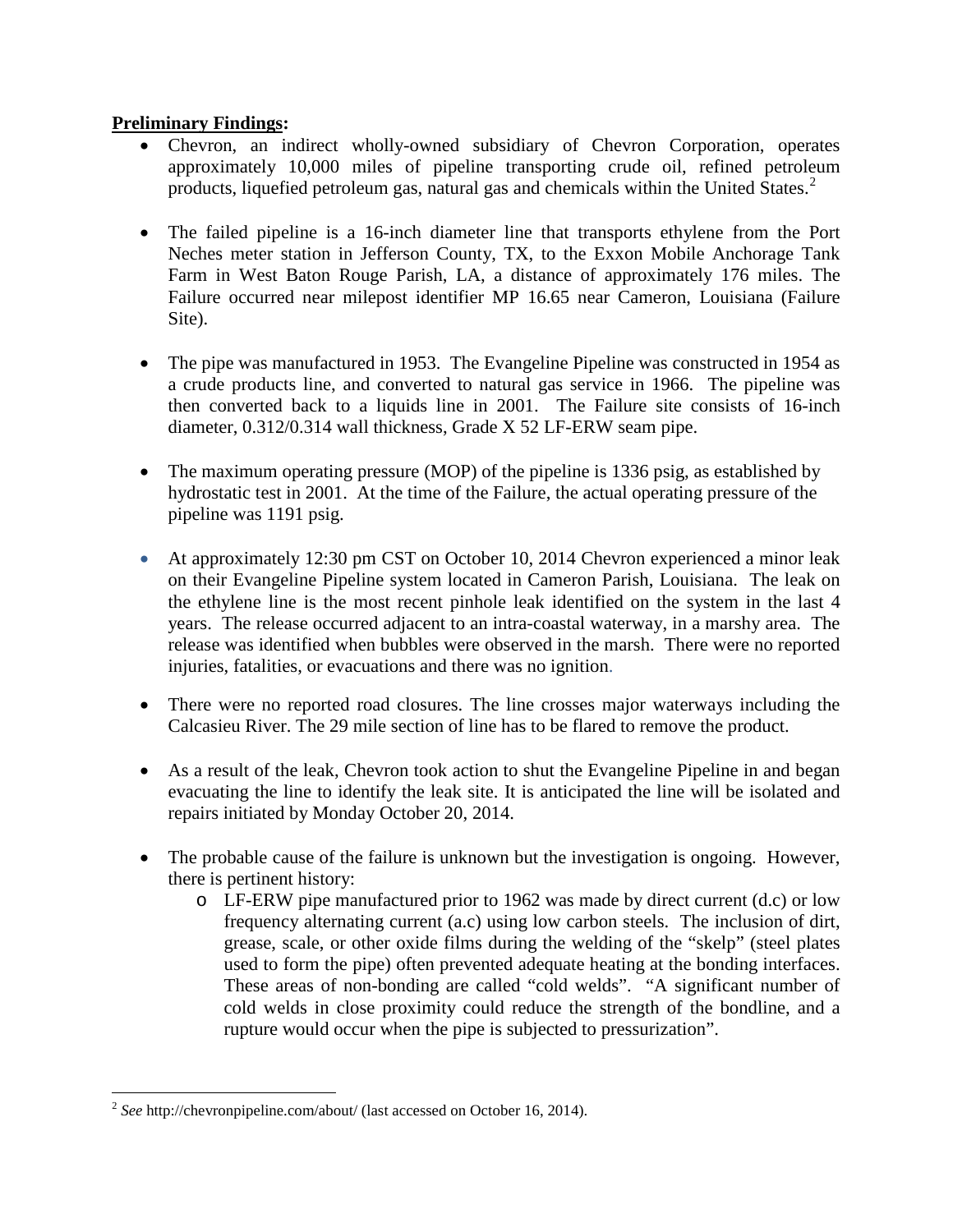- o On April 6, 2011 and November 8, 2011, two incidents occurred on the Evangeline Pipeline. Both incidents were determined to be caused by a "cold weld" in the longitudinal LF ERW pipe seam. In both cases, metallurgical analysis concluded that the cold welds were original manufacturing defects in the pipe seam.
- o In the summer of 2013, an additional 10 pinhole leaks in the weld were identified during maintenance on the line. (NRC #'s 1054340, 1058513, 1058754, 1058760, 1058762, 1058766, 1058771, 1058774, 1058777, 1058779 - There were no reported injuries, fatalities, or evacuations and there was no ignition).
- o In September 2013, PHMSA issued a NOPV and CO to Chevron in CPF 4-2013- 5019. The CO required Chevron to perform an integrity assessment of their pipeline by a method prescribed in Appendix G of their Pipeline Integrity Management Program Manual.. Chevron completed hydrostatic testing of the line prior to the end of 2013. A spike test was performed to 1.39 MOP; however, the testing was limited to 80% SMYS. As a result of the hydrostatic test, 41 repairs were made. In addition, there were two failures during the hydrostatic testing. One of the ruptures occurred during the spike test.
- In June 2012, the Evangeline Pipeline was assessed using the geometry and MFL tool. There was no hydro-test performed in 2012. From September – December 2013, the Evangeline Pipeline was hydrostatically tested to 1670 psig, and then 1858 psig for a 30 minute spike test.

# **Determination of Necessity for Corrective Action Order and Right to Hearing:**

Section 60112 of Title 49, United States Code, provides for the issuance of a Corrective Action Order, after reasonable notice and the opportunity for a hearing, requiring corrective action, which may include the suspended or restricted use of a pipeline facility, physical inspection, testing, repair, replacement, or other action, as appropriate. The basis for making the determination that a pipeline facility is or would be hazardous, requiring corrective action, is set forth both in the above-referenced statute and 49 C.F.R. § 190.233, a copy of which is enclosed.

Section 60112 and the regulations promulgated thereunder provide for the issuance of a Corrective Action Order, without prior notice and opportunity for hearing, upon a finding that failure to issue the Order expeditiously would result in the likelihood of serious harm to life, property, or the environment. In such cases, an opportunity for a hearing and expedited review will be provided as soon as practicable after the issuance of the Order.

After evaluating the foregoing preliminary findings of fact, I find that continued operation of the pipeline without corrective measures is or would be hazardous to life, property, or the environment. Additionally, having considered the nature of the Failure, the location of the Failure, the proximity of the Affected Segment to populated areas, marshlands, an intra-coastal waterway, and other sensitive areas, the history of known problems with this pipeline, and the nature of the product being transported, I find that a failure to issue this Order expeditiously to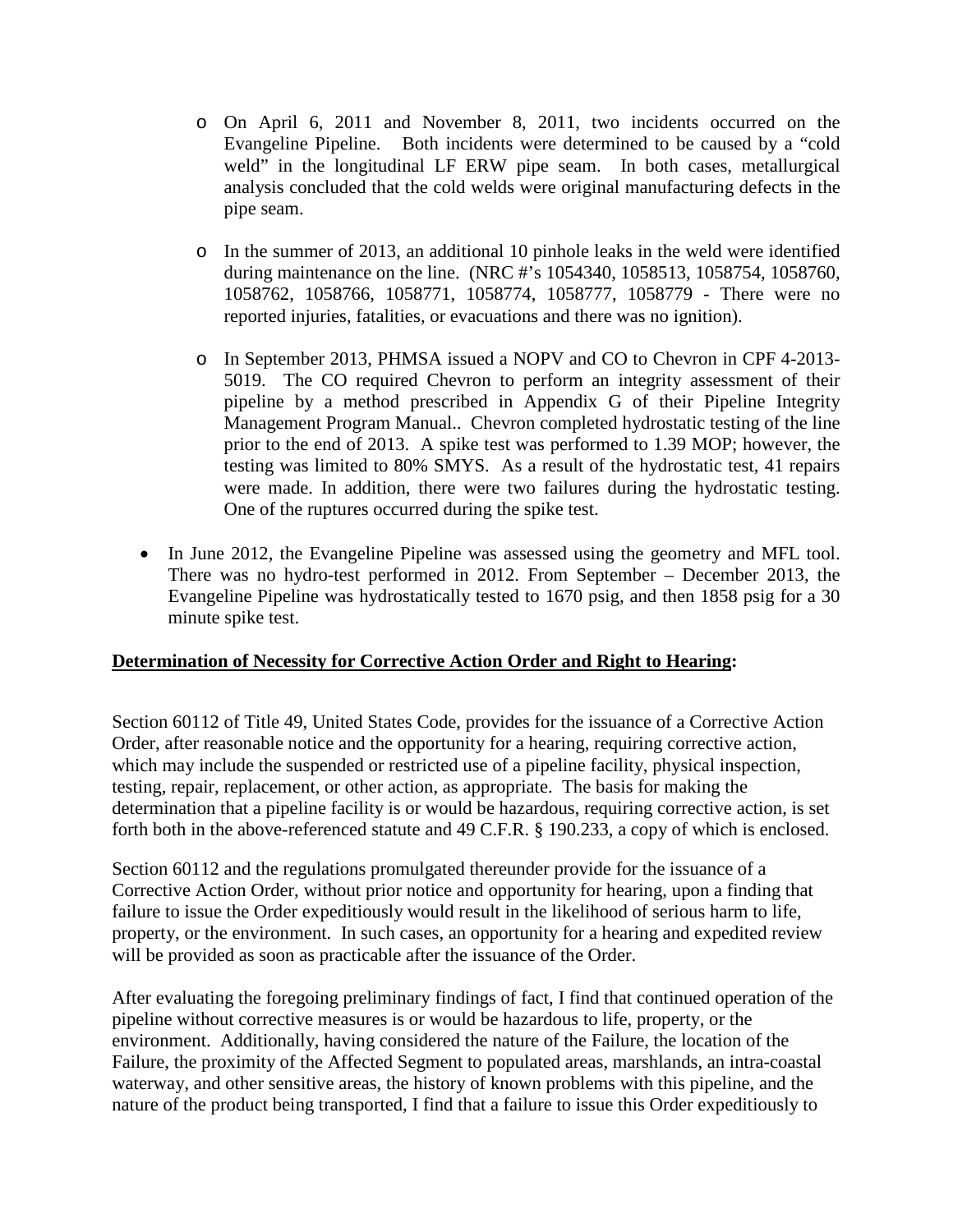require immediate corrective action would result in the likelihood of serious harm to life, property, or the environment.

Accordingly, this Corrective Action Order mandating immediate corrective action is issued without prior notice and opportunity for a hearing. The terms and conditions of this Order are effective upon receipt.

Within 10 days of receipt of this Order, Respondent may contest its issuance obtain expedited review either by answering in writing or requesting a hearing under 49 C.F.R. § 190.211, to be held as soon as practicable under the terms of such regulation, by notifying the Associate Administrator for Pipeline Safety in writing, with a copy to the Director, Southwest Region, PHMSA (Director). If Respondent requests a hearing, it will be held telephonically or in-person in the Southwest Regional office or Washington, D.C.

After receiving and analyzing additional data in the course of this investigation, PHMSA may identify other corrective measures that need to be taken. In that event, PHMSA will notify Respondent of any additional measures that are required and an amended Order issued, if necessary. To the extent consistent with safety, Respondent will be afforded notice and an opportunity for a hearing prior to the imposition of any additional corrective measures.

## **Required Corrective Actions:**

Pursuant to 49 U.S.C. § 60112, I hereby order Chevron to immediately take the following corrective actions:

## **Definitions**

The *"Affected Segment"* means the 29 miles of the Evangeline Ethylene system from Mile Post 0 to Mile Post 29.

The *"Director"* means Rod Seeley, Director, Pipeline and Hazardous Materials Safety Administration (PHMSA), Office of Pipeline Safety, Southwest Region. The Director's address is 8701 S. Gessner, Suite 1110, Houston, Texas 77074.

## **Corrective Actions**

- 1. **Operating Restriction***.* Chevron must not operate the *Affected Segment* until authorized to do so by the Director.
- 2. **Operating Pressure Restriction***.* Respondent must reduce and maintain a twenty percent (20%) pressure reduction in the actual operating pressure along the entire length of the Evangeline Pipeline System such that the operating pressure on this segment will not exceed eighty percent (80%) of the actual operating pressure in effect immediately prior to the failure on October 10,2014.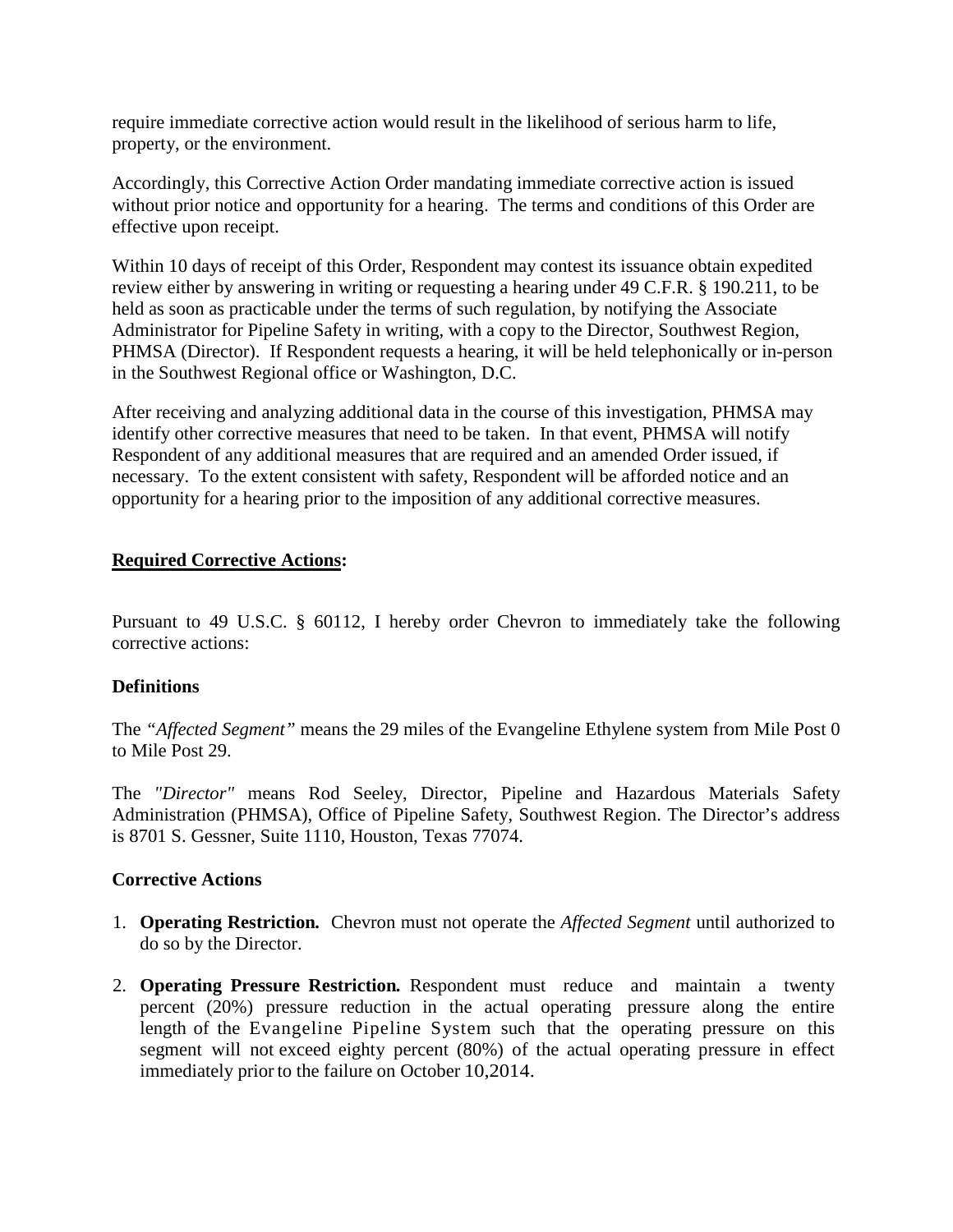- a. This pressure restriction is to remain in effect until written approval to increase the pressure or return the pipeline to its pre-failure operating pressure is obtained from the Director.
- b. This pressure restriction requires that any relevant remote or local alarm limits, software programming set-points or control points, and mechanical over- pressure devices be adjusted accordingly.
- 3. **Restart Plan***.* Prior to resuming operation of the *Affected Segment*, develop and submit a written Restart Plan to the Director for approval.
	- a. The Director may approve the Restart Plan incrementally without approving the entire plan, but the *Affected Segment* cannot resume operation until the Restart Plan is approved in its entirety.
	- b. Once approved by the Director, the Restart Plan will be incorporated by reference into this Order.
	- c. The Restart Plan must provide for adequate patrolling of the *Affected Segment* during the restart process and must include incremental pressure increases during start-up, with each increment to be held for at least one hour.
	- d. The Restart Plan must specify a day-light restart and include advance communications with local emergency response officials.
	- e. The Restart Plan must provide for a review of the *Affected Segment* for conditions similar to those of the failure, including a review of construction, operating and maintenance (O&M) and integrity management records. These would include such records as in-line inspection (ILl) results, hydrostatic tests, root-cause failure analysis of prior failures, aerial and ground patrols, corrosion, cathodic protection, excavations and pipe replacements. Respondent must address any findings that require remedial measures to be implemented prior to restart.
	- f. The Restart Plan must also include documentation of the completion of all mandated actions, and a management of change plan to ensure that all procedural modifications are incorporated into Chevron's/Boardwalk's operations and maintenance procedures manual.
- *4.* **Return to Service**. After the Director approves the Restart Plan, Respondent may return the *Affected Segment* to service, but the operating pressure must not exceed eighty percent (80%) of the actual operating pressure in effect immediately prior to the failure on October 10, 2014, in accordance with Item 2 above.

# 5. **Removal of Pressure Restriction.**

- a. The Director may allow the removal or modification of the pressure restriction upon a written request from Respondent demonstrating that restoring the pipeline to its pre-failure operating pressure is justified, based on a reliable engineering analysis showing that the pressure increase is safe considering all known defects, anomalies, and operating parameters of the pipeline.
- b. The Director may allow the temporary removal or modification of the pressure restrictions upon a written request from Respondent demonstrating that temporary mitigative and preventive measures are implemented prior to and during the temporary removal or modification of the pressure restriction. The Director's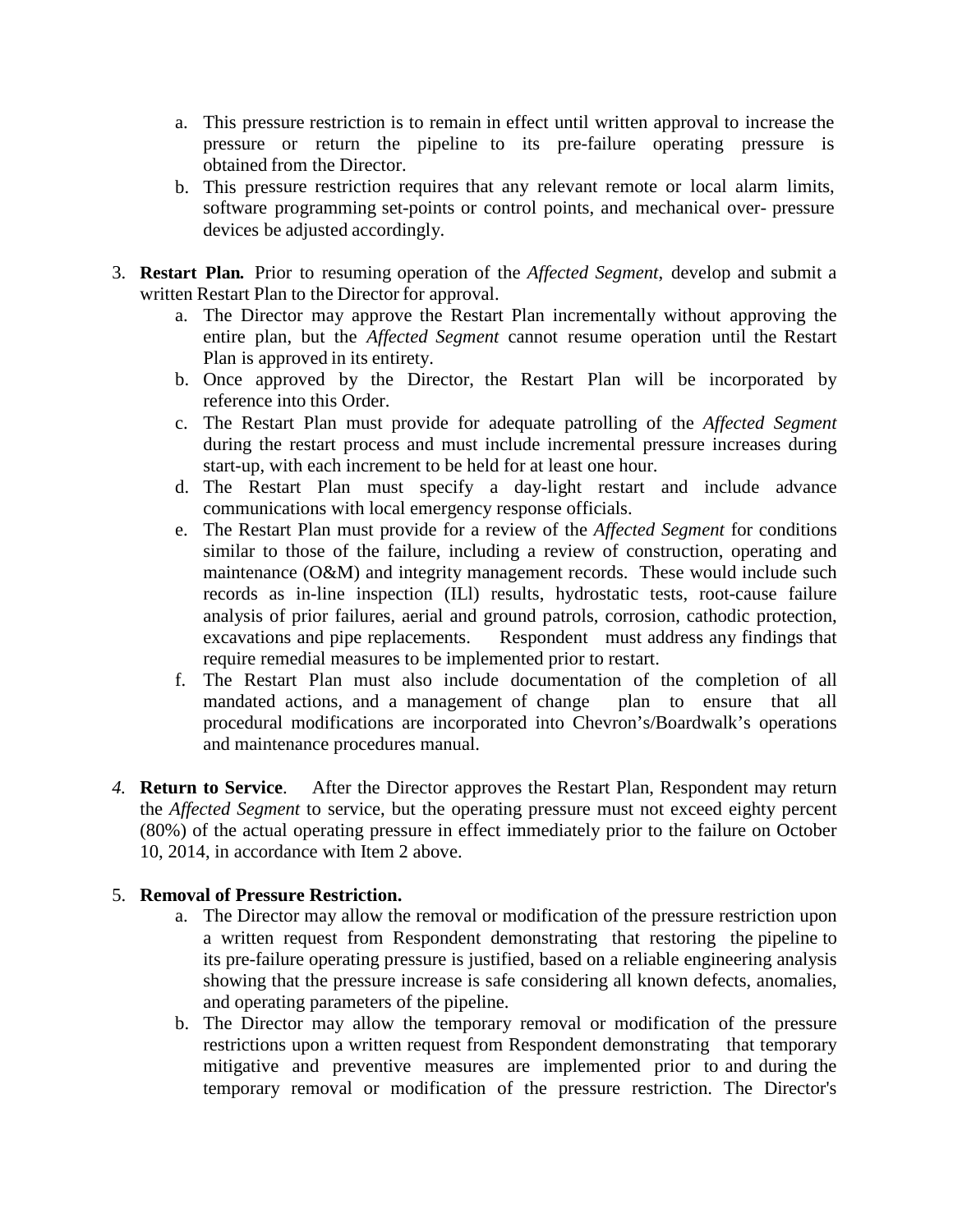determination will be based on the failure cause and provision of evidence that preventative and mitigative actions taken by the operator provide for the safe operation of the *Affected Segment* during the temporary removal or modification of the pressure restriction. Appeals to determinations of the Director in this regard will be decided by the Associate Administrator for Pipeline Safety.

- 6. **Mechanical and Metallurgical Testing**. Within 45 days of receipt of this Order, complete mechanical and metallurgical testing and failure analysis of the failed pipe, including an analysis of soil samples and any foreign materials. The company must complete the testing and analysis as follows:
	- a. Document the chain-of-custody when handling and transporting the failed pipe section and other evidence from the failure site;
	- b. Within 10 days of receipt of this Order, develop and submit the testing protocol and the proposed testing laboratory to the Director for prior approval;
	- c. Prior to beginning the mechanical and metallurgical testing, provide the Director with the scheduled date, time, and location of the testing to allow for an OPS representative to witness the testing; and
	- d. Ensure the testing laboratory distributes all reports, whether draft or final, in their entirety to the Director at the same time they are made available to Respondent.

# 7. **Integrity Verification and Remediation Plan (IVRP).**

- a. Within 90 days following receipt of this Order, Chevron must submit an Integrity Verification and Remediation Plan (IVRP) to the Director for approval for the entire 176 mile length of the Evangeline pipeline from MP 0 to MP 197.
- b. The Director may approve the IVRP incrementally without approving the entire IVRP.
- c. Once approved by the Director, the IVRP will be incorporated by reference into this Order.
- d. The IVRP must specify the tests, inspections, assessments, evaluations, and remedial measures Chevron will use to verify the integrity of the Evangeline Pipeline. Chevron should consider both the risk of another failure and the consequence of another failure to develop a prioritized schedule for IVRP related work along the Evangeline System.
- e. The IVRP must include a procedure or process to:
	- i. Conduct additional field tests, inspections, assessments, and/or evaluations to determine the integrity of the Evangeline System. At a minimum, this process must specify the use of one or more of the following:
		- 1. Inline inspection (ILI) tools that are technically appropriate for assessing the pipeline system based on the cause of failure on October 10, 2014, (including prior seam leaks/failures) and that can reliably detect and identify these anomalies; and
		- 2. Hydrostatic pressure testing at a level that will produce 90% SMYS.
- f. Implement continuing long-term periodic testing and integrity verification measures to ensure the ongoing safe operation of the Evangeline System considering the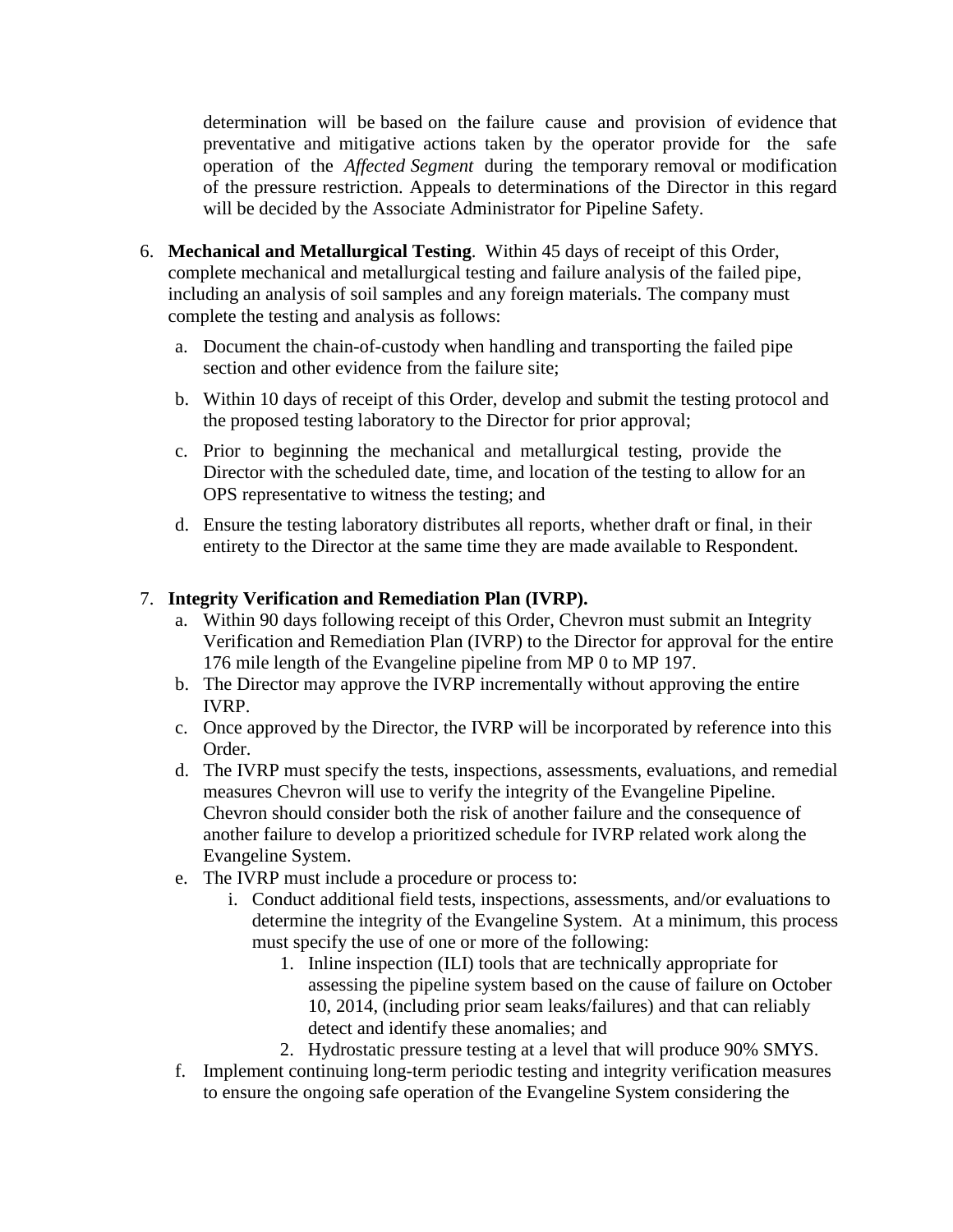results of the analyses, inspections, evaluations, and corrective measures undertaken pursuant to the Order.

g. Include a proposed schedule for completion of the IVRP.

Note: Respondent may use the results of previous tests, inspections, assessments, and evaluations, if approved by the Director, provided the results of the tests, inspections, assessments, and evaluations are analyzed with regard to the factors known or suspected to have caused the October 10, 2014 failure.

8. **Record Keeping***.*Respondent must maintain records demonstrating its progress in completing all requirements of this Order, make them available to the Director, and retain them for a period of at least five years following completion of all work to be performed. When Respondent believes it has concluded all the items in this Order, it will submit a proposed completion report to the Director.

## **Other Requirements**

- 1. *Documentation of Costs.* It is requested but not required that Respondent maintain documentation of the costs associated with implementation of this Order. Include in each monthly report the to-date total costs associated with: (1) preparation and revision of procedures, studies and analyses; (2) physical changes to pipeline infrastructure, including repairs, replacements and other modifications; and (3) environmental remediation, if applicable.
- 2. *Approvals.* With respect to each submission requiring the approval of the Director, the Director may: (a) approve the submission in whole or in part; (b) approve the submission on specified conditions; (c) modify the submission to cure any deficiencies; (d) disapprove the submission in whole or in part and direct Respondent to modify the submission; or (e) any combination of the above. In the event of approval, approval upon conditions, or modification by the Director, Respondent shall proceed to take all action required by the submission, as approved or modified by the Director. If the Director disapproves all or any portion of a submission, Respondent must correct all deficiencies within the time specified by the Director and resubmit it for approval.
- 3. *Extensions of Time.* The Director may grant an extension of time for compliance with any of the terms of this Order upon a written request timely submitted and demonstrating good cause for an extension.

The actions required by this Corrective Action Order are in addition to and do not waive any requirements that apply to Respondent's pipeline system under 49 C.F.R. Part 195, under any other order issued to Respondent under authority of 49 U.S.C. § 60101, *et seq*., or under any other provision of Federal or State law.

Respondent may appeal any decision of the Director to the Associate Administrator for Pipeline Safety. Decisions of the Associate Administrator shall be final.